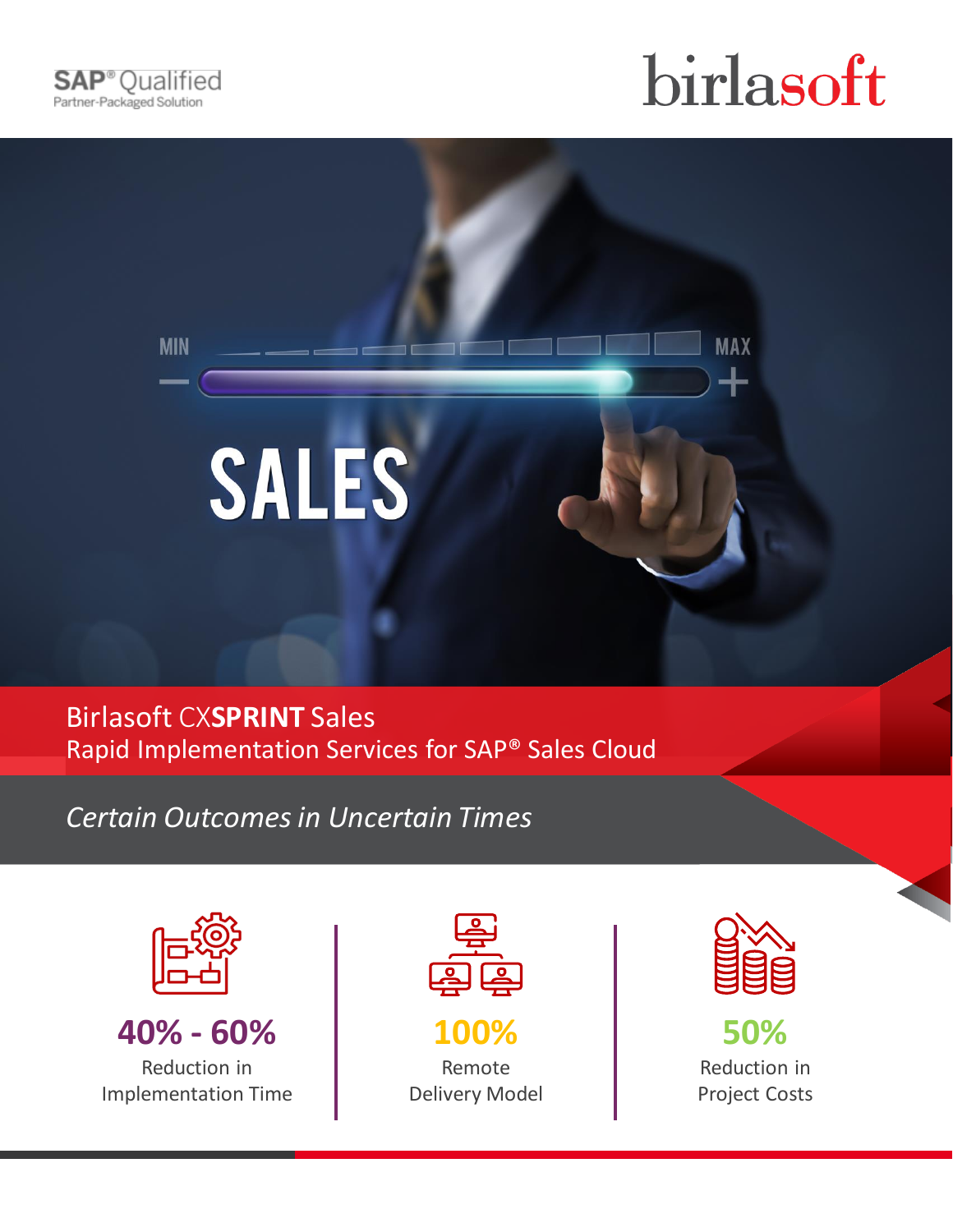# **Speed to Value with Maximum Impact in Minimal Time**

Birlasoft's CX**SPRINT** is a low cost rapid implementation approach designed to reduce cost, accelerate speed to value and minimizing risk, across SAP's Customer Experience solutions with multiple prebuilt features and integration.

CX**SPRINT Sales** gives organizations the ability to deploy the fully integrated version of SAP's Sales Cloud for as little as one third the implementation cost of the full SAP Launch approach.

Start at your own pace with a pre-configured "Out-of-the-Box" solution designed to keep the scope simple. CX**SPRINT** lets you build and extend "As-you Go" to fit your business needs.

| <b>TRADITIONAL APPROACH</b>                                 | <b>CX SALES SPRINT</b>                                          |  |
|-------------------------------------------------------------|-----------------------------------------------------------------|--|
| Costly with expensive change requests                       | Fixed fee engagement                                            |  |
| Deployment timeframe: typically<br>4 to 6 months            | Ready to Deploy with ECC or S/4 HANA<br>integration in 12 weeks |  |
| User Adoption is time consuming                             | User Adoption enabled and supported by machine<br>learning      |  |
| Complexity drives reliance on SI for future<br>enhancements | System training and functional documentation<br>included        |  |

# **SAP Sales Cloud Deployment Comparison**

## **KEY FEATURES**



State-of-the-art ease of use



Automatic scoring of Leads and Opportunities



Scalable to support Global sales

## **DIFFERENTIATORS**



Proven implementation methodology



Industry expertise and solutions



Quick Enablement

## **BENEFITS**



Significant cost reduction



Data Security with SAP Sales cloud



Increased Sales effectiveness/productivity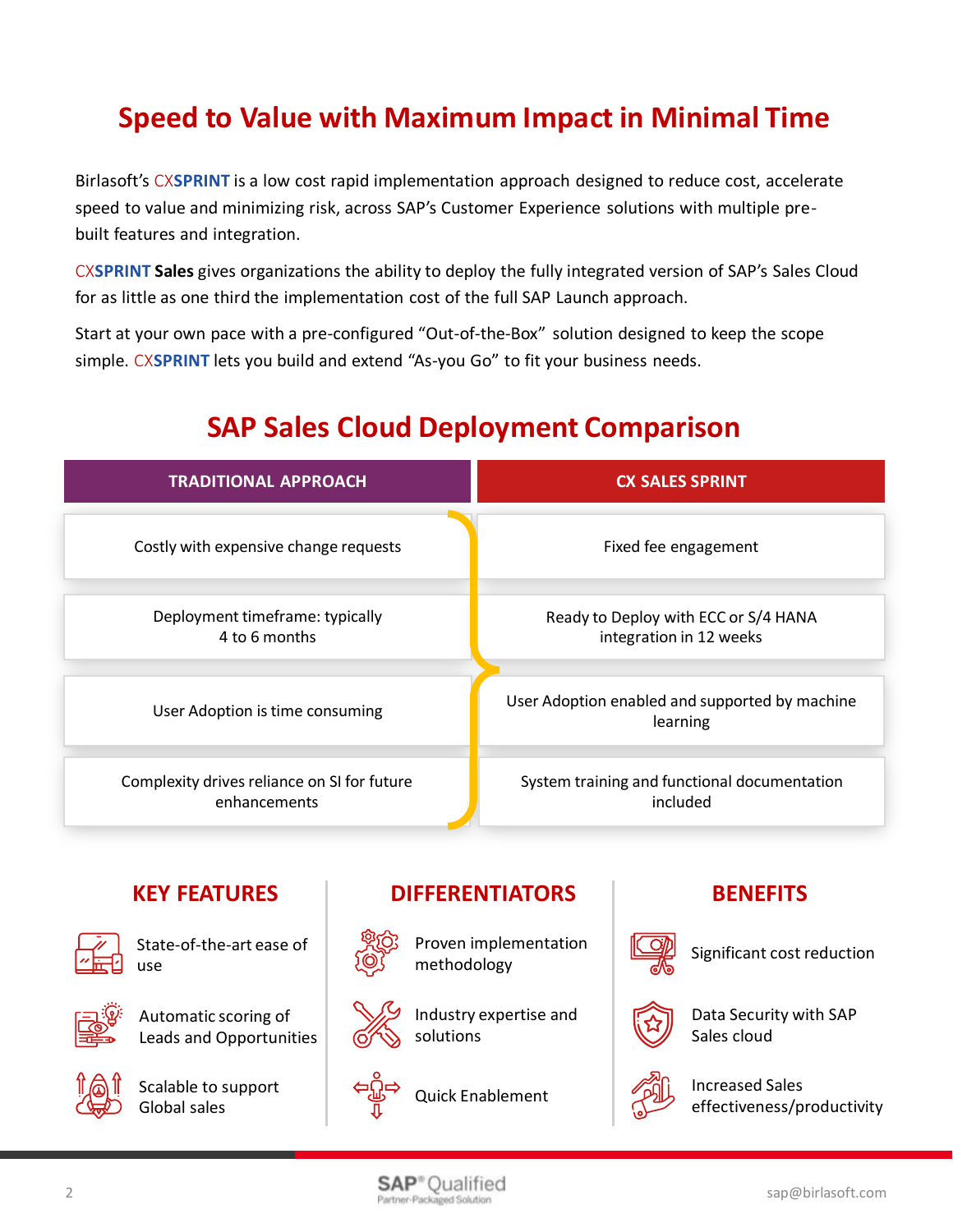# **Pre-Defined Solutions for** CX**SPRINT Sales**

**Budget:** Fixed Price**,** Fixed Scope **Timeline:** Fully Operational in **10 weeks** plus 2 weeks of Hypercare **Approach:** Best Practice SAP® Methodology leveraging Birlasoft' s Unique Tools and Accelerators

| <b>SAP CX Sales Bundle</b>               |                                         |                                         |                                                  |
|------------------------------------------|-----------------------------------------|-----------------------------------------|--------------------------------------------------|
| <b>Account and Contact</b><br>Management | <b>Product Management</b>               | <b>Outlook and Excel</b><br>Integration | ECC/S4 HANA Integration                          |
| <b>Offline Mobility</b>                  | <b>Email Management</b>                 | Mobile, centralized<br>access           | User/Account<br>Management                       |
| <b>Pipeline Management</b>               | Social/Team Selling                     | <b>Territory Management</b>             | 200+ Reports and<br><b>Dashboards</b>            |
| <b>Activity Management</b>               | <b>Survey Management</b>                | Campaign Management                     | Personalize Email<br>Campaigns                   |
| <b>Quotation and Order</b><br>Management | Real time Pricing from<br>ECC / S4 HANA | Opportunity<br>Management               | Guidance to Sales team<br>by Explanation Feature |

# **What's Included**

- Offline and Online Mobile Enabled Solution
- Device-agnostic user experience
- Native Client based Outlook and Excel integration
- 10 Notification and Email templates
- Standard Approval and Workflow process
- Integration with SAP S4 HANA or ECC for Accounts, Materials, Pricing, Inventory and Employees
- 20 Sales Users and their **Territories**
- User-friendly interface
- Leads, Activities, Opportunities, Quotes and **Orders**
- Standard Reports and **Dashboards**
- Solution testing for quality/regression/ performance testing
- CX**SPRINT** HyperCare warranty support – 10 days post-launch included
- Technical specification and training documentation
- Optional: Birlasoft CX SmartAMS for maintenance, enhancements and optimization (addl cost)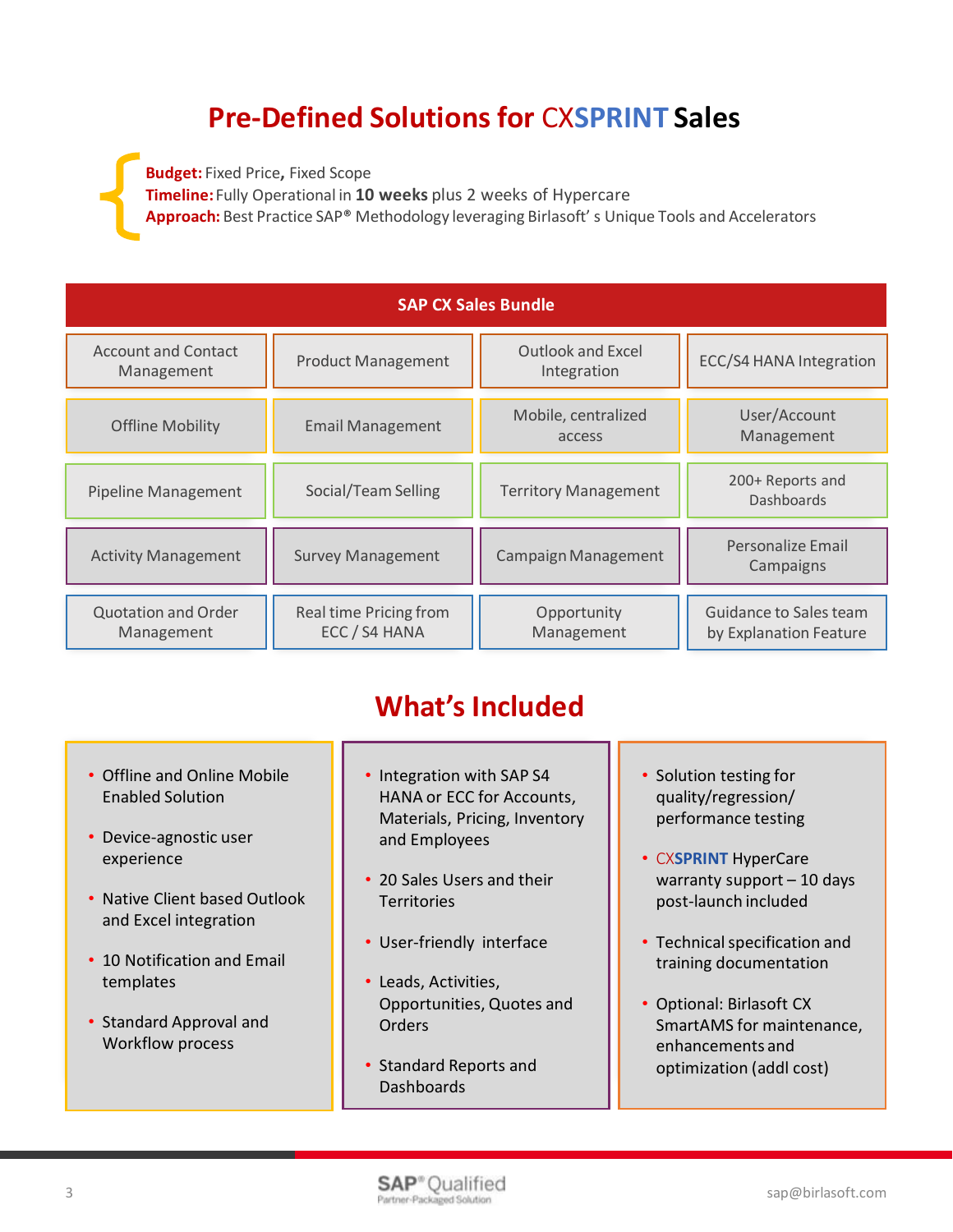# **Drive Sales Performance & Revenues**



## **[www.cott.com](http://www.cott.com/)**

Cott Beverage is one of the world's largest producers of beverages, and has one of the broadest home and office bottled water and office coffee service distribution networks in the United States.

Birlasoft implemented **SAP Sales Cloud** for Cott's Field Sales team, providing a 360 degree customer view and collaboration with the SAP Suite on HANA.

Woodgrain is one of the largest millwork operations in the world. They manufacture high quality wood moldings, doors, and windows.

Birlasoft enabled Sales Representatives with year-over-year engagement data, quoting integrated with SAP ECC pricing and improved forecasting.



**[www.woodgrain.com](http://www.woodgrain.com/)**



Electro Scientific Industries, Inc. (ESI) is a developer and supplier of photonic and laser systems for microelectronics manufacturers.

Birlasoft integrated sales and service operations with their back-office SAP ERP. We streamlined their lead generation and conversion process, **[www.esi.com](http://www.sloan.com/)** provided end to end visibility and control over the Sales cycle and pipeline.